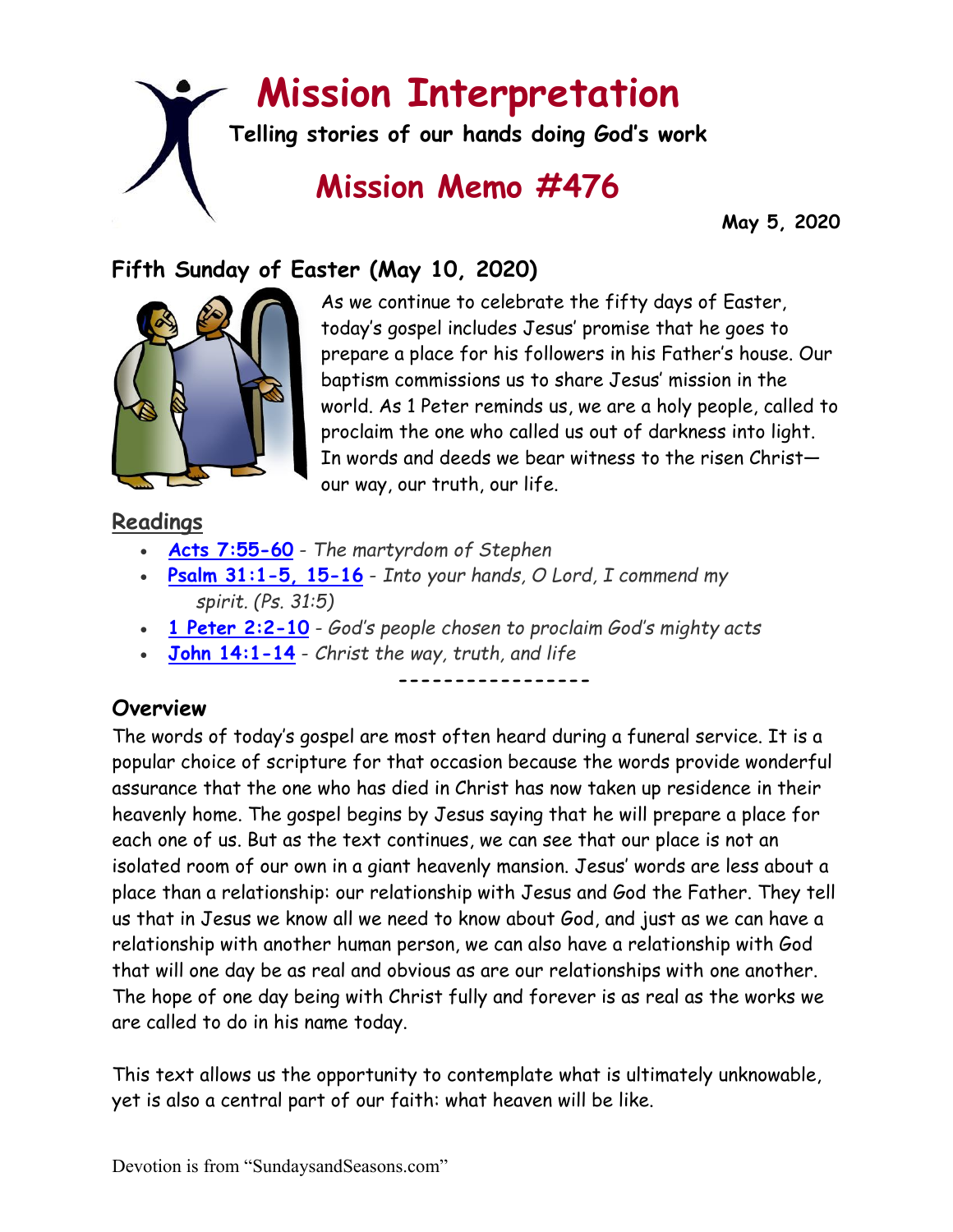## **COVID-19 Causes Changes**

**SYNOD ASSEMBLY** - At their most recent meeting Metro Synod Council made a decision to postpone the 2020 Synod Assembly. It will now be a one-day event to be held on **Oct. 3rd, 2020**. Plans are being made for an in-person/virtual gathering depending on CDC guidelines and best practices in light of Covid -19. Details will be available soon.

-----------------------------------------

#### **Metro Chicago Synodical Women's Organization (SWO)** - The Metro Chicago Synodical Women's Organization was planning to hold it's 2020 convention on September 26, 2020 at Zion Lutheran Church in Tinley Park. Based upon

the current environment and information available concerning the Covid-19 pandemic, they have cancelled that convention. They are currently discussing plans to have a "Virtual" Convention. Revised plans will be available soo.

With no Covid-19 vaccine on the horizon, Women of the WOMEN ELCA WITH NO COVID-17 VUCULE VIL HIS HOLLEY, ILLUSTRATED organization's convention and gathering until August 2021. The executive board met by video on April 25. "We are postponing not canceling," said Linda Post Bushkofsky, executive director of Women of the ELCA.

The Eleventh Triennial Convention is being rescheduled for August 3-5, 2021, in Phoenix. And the 2020 "Just Love" Gathering is being rescheduled to August 5-8, 2021.

## **LWF leaders urge churches to confront and reject xenophobia and domestic violence exposed by Coronavirus**

(LWI) - Lutheran World Federation (LWF) leaders are highlighting the vital role that churches can play in confronting and rejecting xenophobia, violence, injustice and the inequalities that have been exposed by the Coronavirus disease (COVID-19) pandemic.

In their latest letter to member churches, LWF President Archbishop Dr Panti Filibus Musa and General Secretary Rev. Dr Martin Junge urge congregations across the world to continue following government directives to contain the spread



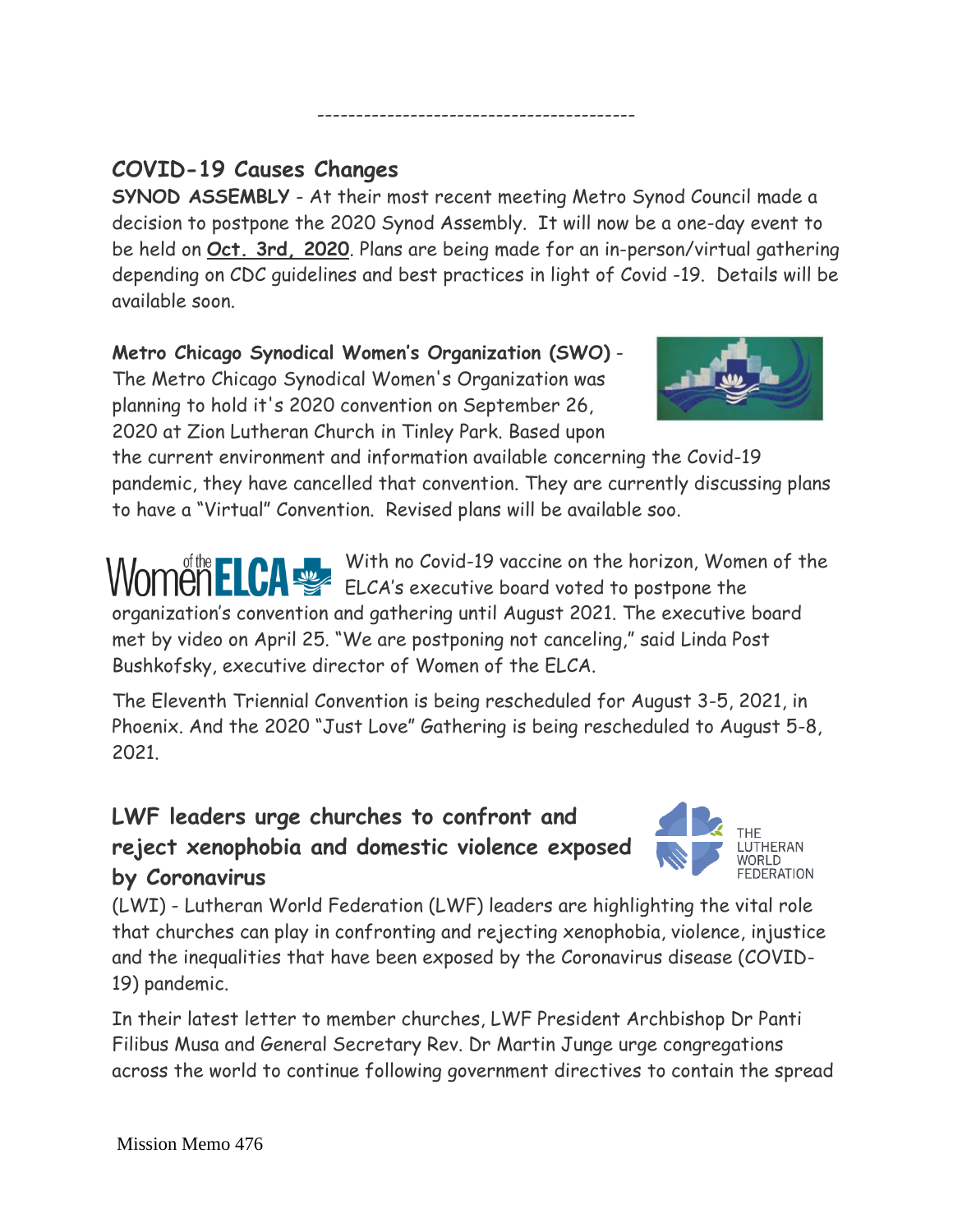of infections and they give thanks for the many inspiring examples of "steadfastness in the gospel."

At this time when many live with fear and anxiety, the Lutheran leaders say: "We are strengthened in faith after celebrating Christ's resurrection from the dead." They express gratitude to all member churches that have mobilized and found ways of continuing to pray and worship, serve their neighbors in need and advocate for justice and peace, while maintaining physical distancing.

[Click here](https://www.lutheranworld.org/news/covid-19-strengthened-faith-standing-against-injustice?ct=t(EMAIL_CAMPAIGN_20190719_COPY_01)) for more insights on what is being done to "Stand with those suffering" and "Reject violence against women".

### **Mental Health Resources to Understand and Address COVID-19**



The NE MN Synod has created a page with numerous links to articles or sites that provide helps for those: struggling with addictions, caring for children or others with anxieties, youth who are resisting physical distancing orders, grandparents seeking to maintain relationships with grandchildren from a distance, anyone struggling with COVOID-19 concerns. Take a look and share appropriate links with family, friends and your congregation:<http://www.nemnsynod.org/mhcovid19.htm>

Mission Memo 476